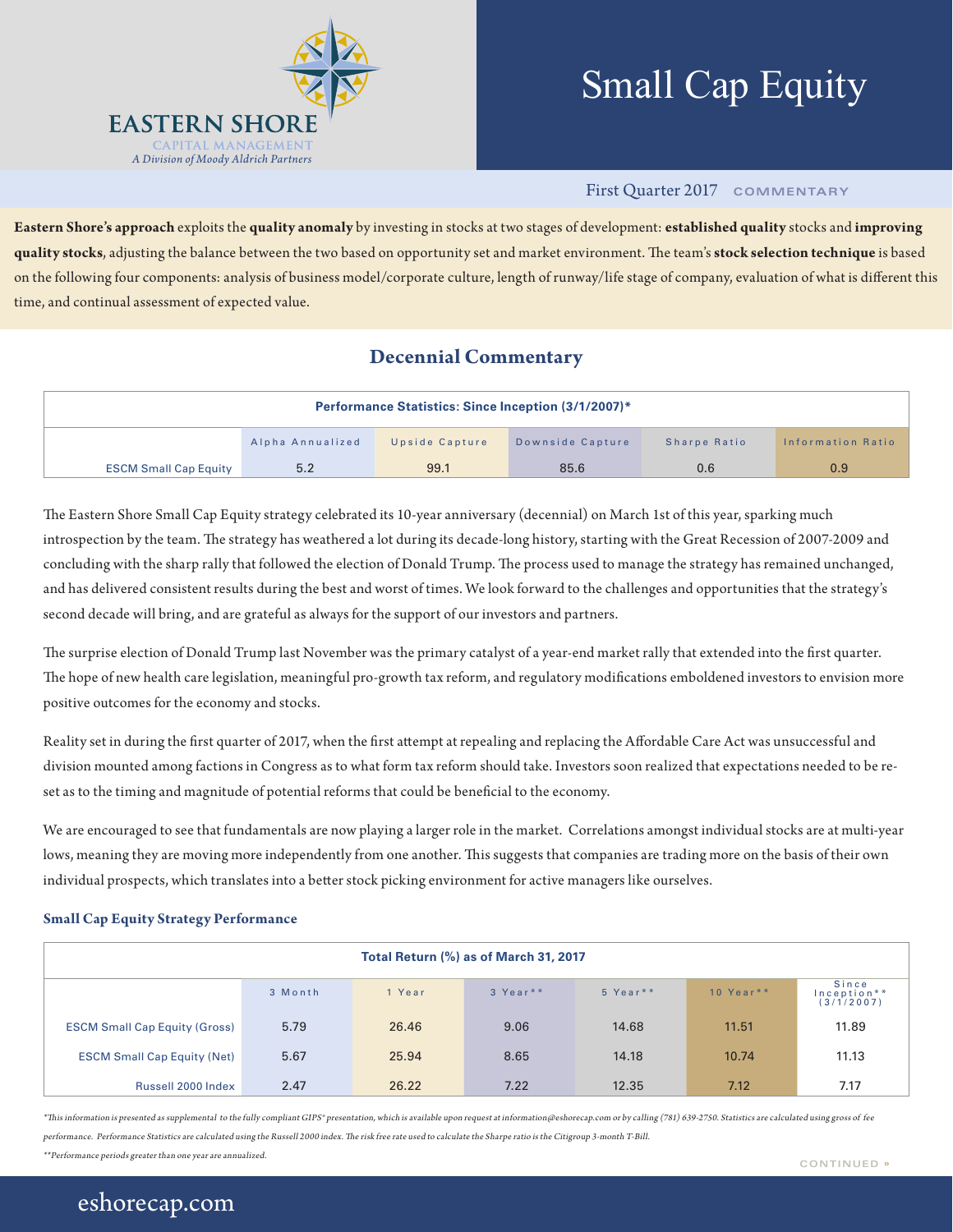

The Eastern Shore Small Cap Equity strategy returned 5.8% gross of fees (5.7% net) for the first quarter, 3.3% gross/3.2% net ahead of the 2.5% return for the Russell 2000. As is typically the case, individual stock selection was the primary driver of outperformance: the strategy's holdings outperformed the benchmark's in almost every sector for the quarter. The reversal of the micro-cap outperformance the market had experienced during the prior three quarters also contributed positively to returns: given the strategy's higher quality orientation, its allocation to the smallest companies in the index generally remains well below that of the Russell 2000.

The largest sector contribution to the strategy's outperformance came from Technology, as many of our semiconductor names reported solid earnings and provided positive commentary on the state of their business. One of our larger holdings, Entegris (ENTG), serves as a supplier to the semiconductor industry. The firm delivered strong performance for the quarter as a consequence of investors appreciating their earnings and, more importantly, further recognizing the stability of the company's business model. The evaluation of the business model's strength represents a key element of our approach to stock selection and has contributed significantly to the strategy's outperformance over time.

Within the Technology sector, we have been focused on companies leveraged to the internet of things, sensors, and robotics. Technology is disrupting every sector, and the changes it is causing are likely to have significant long-reaching ramifications across our economy. As in other sectors, we favor Technology companies with long runways: those with large total addressable markets and visible pathways to future growth.

Consumer Discretionary was another bright spot in the portfolio as our housing related and auto names delivered solid results. We have maintained a housing theme in the portfolio for several quarters, and we continue to see improvement in fundamentals in this area. Job growth is robust, consumer confidence is high, and mortgage rates remain low by historical standards. The potential for bank and mortgage industry reform could add additional catalysts as well.

 Our underweight in Health Care vs. the index caused it to detract from relative performance, although our holdings rose over 12% in absolute terms. The sector bounced back after declining sharply in 2016 in anticipation of post-election health care reform. Recently, we have found some interesting opportunities in the sector, even as reform efforts have stalled. Our strategy is to select those companies with the best business models and products and services that should do well regardless of the final outcome of health care legislation.

The strategy ended the quarter with a slightly higher allocation to improving quality holdings relative to its long-term average. This positioning was driven by three factors: 1) the attractiveness of the opportunity set among improving quality names (particularly those leveraged to infrastructure spending and the technology themes discussed earlier), 2) the relatively steep valuations among established quality names, and 3) the potential for continued economic growth which could disproportionately benefit companies whose profitability stands to improve at an accelerated rate.

| Q1 Top 5 Contributors                            |                    |                            |  |  |
|--------------------------------------------------|--------------------|----------------------------|--|--|
| <b>Security</b>                                  | Avg. Weight<br>(%) | <b>Contribution</b><br>(%) |  |  |
| Entegris, Inc. (ENTG)                            | 1.82               | 0.50                       |  |  |
| Coherent, Inc. (COHR)                            | 1.03               | 0.46                       |  |  |
| <b>Cabot Microelectronics Corporation (CCMP)</b> | 2.13               | 0.42                       |  |  |
| <b>American Woodmark Corporation (AMWD)</b>      | 1.88               | 0.39                       |  |  |
| Kite Pharma, Inc. (KITE)                         | 0.69               | 0.34                       |  |  |

## Q1 Top 5 Detractors

| <b>Security</b>                        | Avg. Weight<br>(%) | <b>Contribution</b><br>(%) |
|----------------------------------------|--------------------|----------------------------|
| Albany Molecular Research, Inc. (AMRI) | 0.70               | $-0.20$                    |
| Independent Bank Corp. (INDB)          | 1.90               | $-0.18$                    |
| Knoll, Inc. (KNL)                      | 0.88               | $-0.14$                    |
| Gigamon, Inc. (GIMO)                   | 0.43               | $-0.13$                    |
| Spirit Airlines, Inc. (SAVE)           | 1.35               | $-0.13$                    |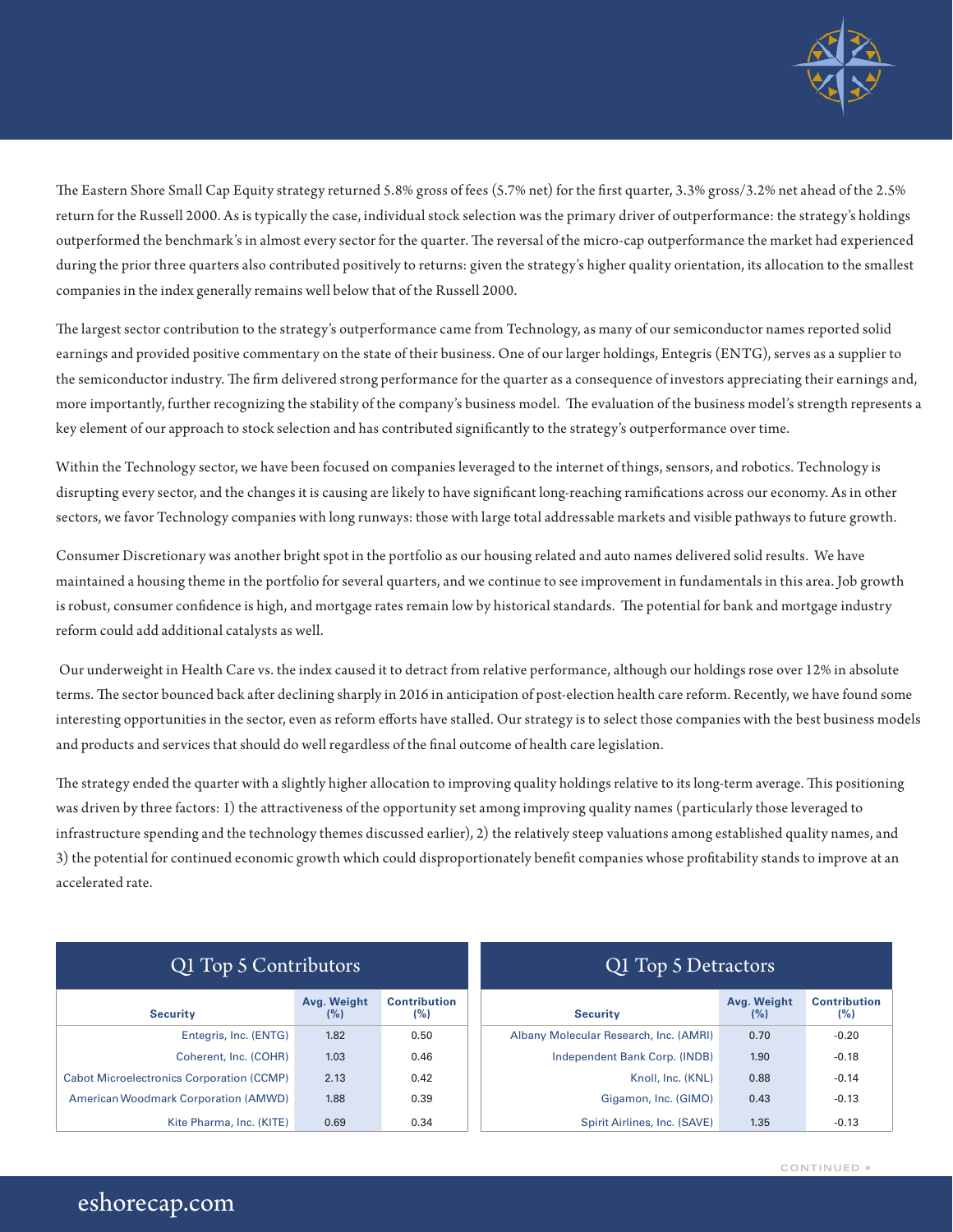

#### **Outlook**

As we enter the second quarter, we are cautiously optimistic that the economy will continue to improve over the coming months, potentially moving the market higher. Several economic data points have turned increasingly positive over the past few months, and stocks have risen in response. Specific examples include:

• The U.S. ISM manufacturing index was 57.2 in March with the non-manufacturing service index at 55.2, both in solid expansionary territory.

• The Business Roundtable CEO Economic Outlook Index — a composite of CEO projections for sales and plans for capital spending and hiring over the next six months — made its largest increase since the fourth quarter of 2009. The Index jumped 19.1 points, from 74.2 in the fourth quarter of last year to 93.3 in the current quarter.

• The Conference Board reported that its consumer confidence index jumped 9.5 points to 125.6 in March, the highest reading since December 2000. Consumers' assessment of both current business and labor market conditions improved sharply in March.

• The National Association of Home Builders' confidence index surged 6 points to 71 in March, the highest level since June 2005. Prior to the election the index stood at 63.

• The March Eurozone Purchasing Managers' Index (PMI) reached a solid 56.7, up from 52.3 in January. Both Germany and France posted very strong numbers. "While there's no reason whatsoever to believe that Trump's election unleashed animal spirits in the euro-zone, they are showing up in the region's PMIs," posits Ed Yardeni of Yardeni Research.

One curious data point that is difficult to reconcile with this positive data is the Atlanta Fed's GDPNow estimate of Q1 GDP, which is currently reading around 1.2%. We have witnessed significant seasonality with regard to GDP over the past five years, with low first quarter figures being followed by acceleration in subsequent quarters. We suspect that 2017 may follow this pattern as well.

Valuation remains a challenge: the Russell 2000 forward P/E is currently trading over 19x, well above its long-term average. There are some offsets to this, as legislation related to healthcare or taxes as well as regulatory reform should help grow the economy, which should translate into higher earnings and cash flow. Furthermore, while the index as a whole may appear expensive, many individual stocks continue to trade at attractive valuations. As active managers we have the advantage of selectivity as to what we want to own and at what price.

Passive investors have been pouring money into the markets since the election, pushing up valuations of companies regardless of fundamentals or price. Our process demands sensitivity to both stock-specific factors and valuation, and we anticipate that both will exert greater influence on individual company performance as some of the passively invested money eventually leaves the market. Historically this has been the case, and we expect that the strategy will be well positioned for such a transition given its bias towards quality and sensitivity to valuation. Should we experience a correction, we anticipate that the strategy will preserve capital and deliver the strong downside protection that has distinguished it in the past.

 The strategy also benefits from the likelihood that most of the proposed policies will help domestic fully taxed companies. The strategy holds many companies that fit this profile, and remains biased towards high quality profitable small cap entities that are in the sweet spot of expected legislation.

While there is potential for economic growth both in the U.S. and abroad, we must remain aware of possible pitfalls. Valuations present a